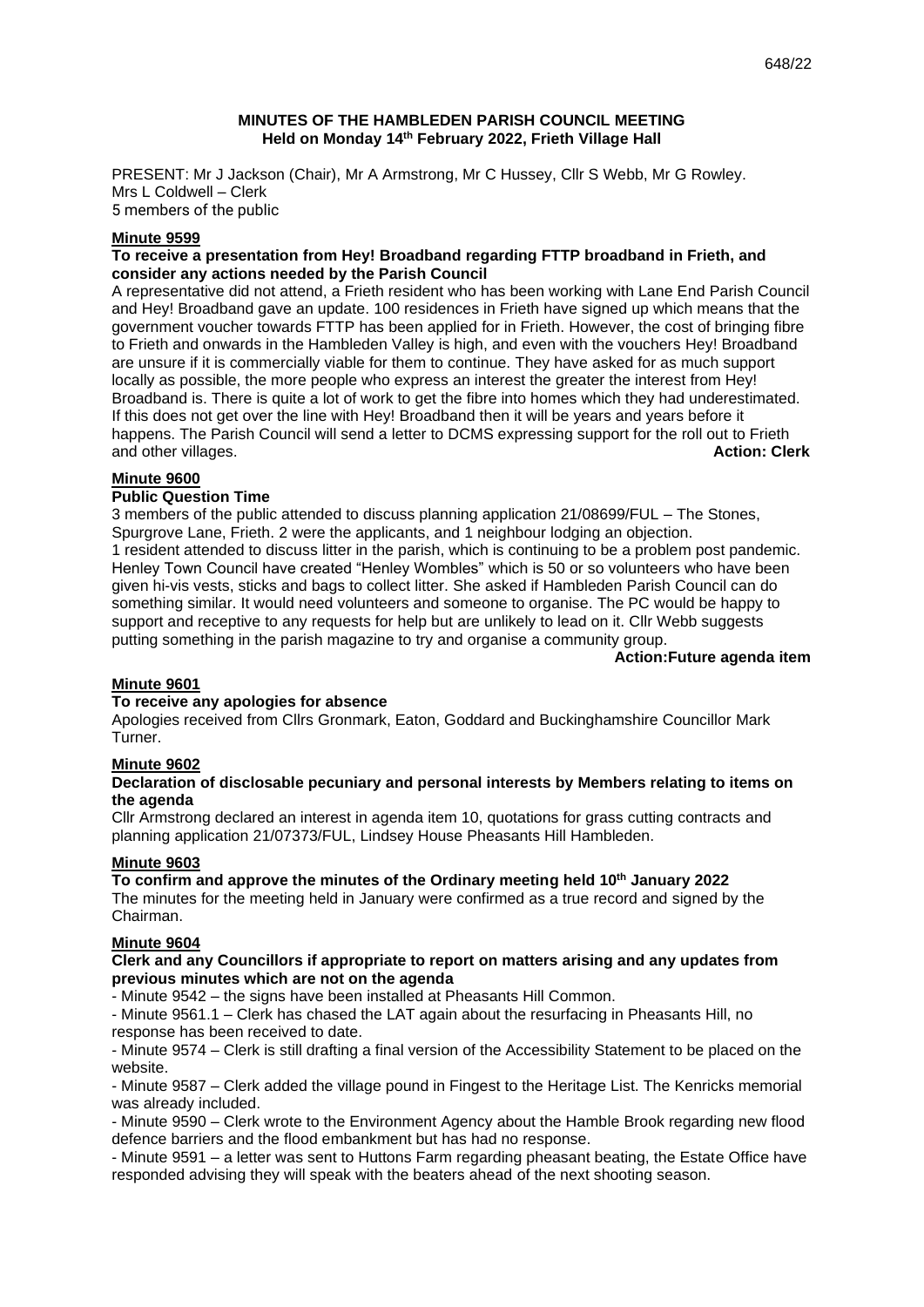- Minute 9593 – Clerk responded to Buckinghamshire Council regarding the proposed footpath diversion of HA44.

- Minute 9595 – the precept demand was sent to Buckinghamshire Council.

- Minute 9596.1 – the scrub clearance at Fingest took place at the beginning of February, Cllr Jackson will attend to remove the waste.

- Minute 9596.7 the pothole in Parmoor was reported via Fix My Street and TfB have attended.
- Clerk and Cllr Webb have dealt with filming requests in Hambleden village in February.
- Clerk responded to Buckinghamshire Council regarding historic pension information.

- Works on the clock in Frieth Village Hall are expected to commence this month. There is a donation to be made towards this from the Film Fund.

- Filming is taking place this week in Hambleden, with further filming at the end of March. There will be a road closure for this, but it is subject to approval from Buckinghamshire Council. Cllr Webb has clarified with the location manager some concerns from residents over access.

- Clerk has reported various potholes, damaged signs, blocked drains and faded white lines around the parish. This can be done by anyone via [Fix My Street.](https://www.fixmystreet.com/)

- Cllr Hussey discussed the ownership of Pheasants Hill Common and Cllr Barnes offer to help discuss with Buckinghamshire Council. Cllr Hussey suggests writing to the Head of Legal Services at Buckinghamshire Council who are the custodians to explore a way to formalise the management of Pheasants Hill Common that the PC has been carrying out for many years. **Action:Clerk** 

# **Minute 9605**

# **Correspondence received from 11th January to 14th February 2022**

- 1. Email re: South West Chilterns Economic Recovery and Regeneration Action Group agenda – for info.
- 2. Email re: News Release from the Local Government Boundary Commission for England forwarded to Cllrs.
- 3. South West Chilterns Community Board Community Engagement action group meeting notes – for info.
- 4. The Clerk magazine for info, will bring to meeting.
- 5. South West Chilterns Community Board Community Engagement action group agenda for info.
- 6. Email re: Hambleden parking forwarded to Cllr Webb.
- 7. Joining instructions for new councillor training forwarded to Cllr Eaton.
- 8. South West Chilterns Community Board Transport and Highways action group meeting for info.
- 9. JCC minutes for info.
- 10. Email from Hambleden Churchwarden re: Yew Trees forwarded to Cllrs.
- 11. Councillor induction training slides from BMKALC forwarded to Cllrs Eaton, Gronmark and Goddard.
- 12. Update from Buckinghamshire Council for Towns and Parishes forwarded to Cllrs.
- 13. Online training session Planning Policy & Compliance Buckinghamshire forwarded to Cllrs.
- 14. Planning and Environment Meeting slides forwarded to Cllrs.
- 15. South West Chilterns Community Board Transport and Highways action group agenda for info.
- 16. TTRO for filming in Hambleden forwarded to Cllrs, added to website and Facebook page.
- 17. Email from Buckinghamshire Council re: Nominate your Bucks Batonbearers for Commonwealth Games – forwarded to Cllrs.
- 18. South West Chilterns Community Board Transport and Highways Action Group Agenda for info.
- 19. South West Chilterns Community Board Community Engagement action group notes for info.
- 20. Resignation letter from Cllr Broad Clerk actioned with Buckinghamshire Council.
- 21. Clerks Forum meeting notes for info.
- 22. Contract re: Deed of Easement, Frieth.
- 23. South West Chilterns Community Board Environment and Climate Change action group for info.
- 24. South West Chilterns Community Board meeting agenda details for info. Forwarded to Cllr Hussey.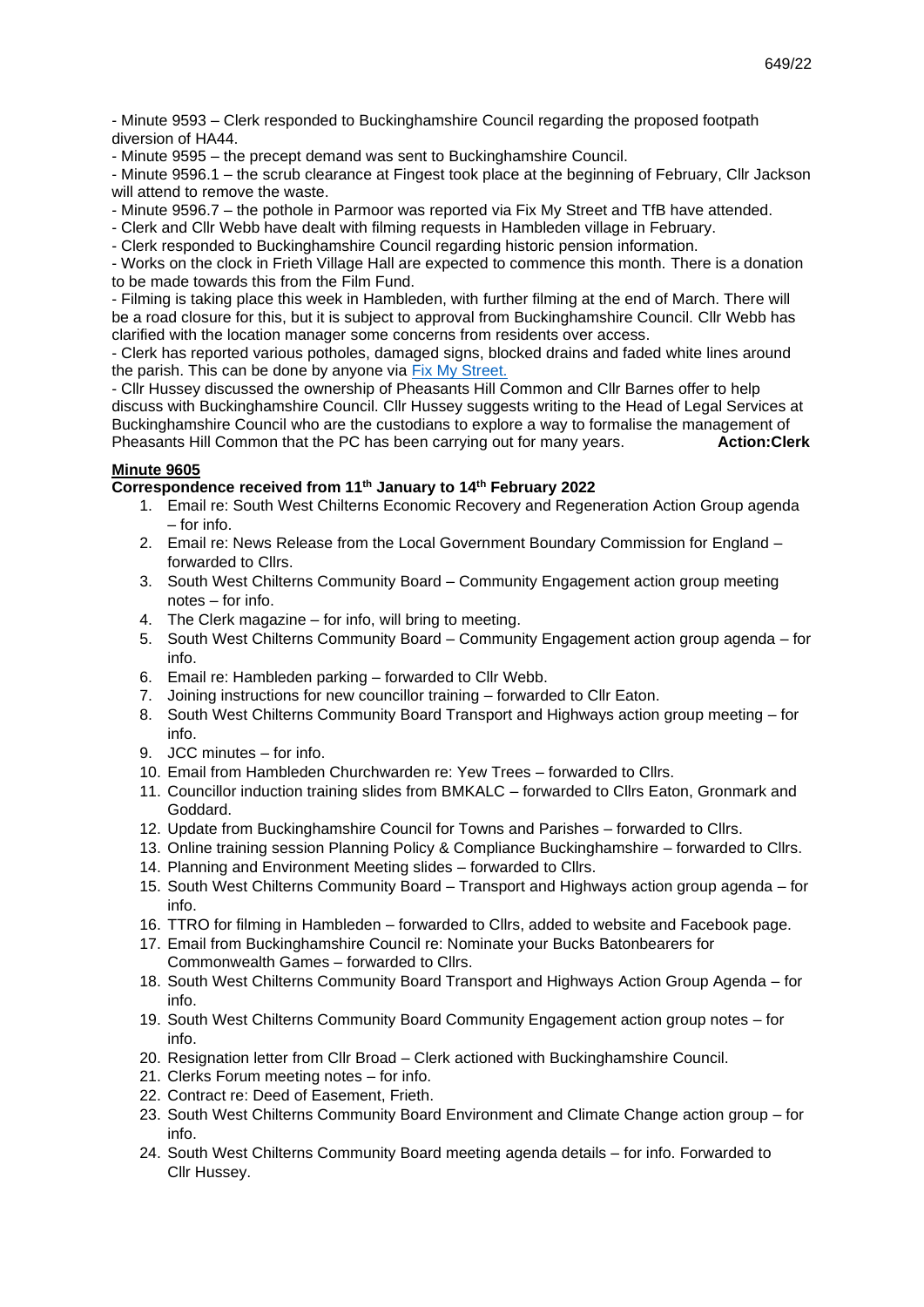- 25. Councillor Interests and the Code of Conduct training session forwarded to Cllrs.
- 26. Emergency TTRO Parmoor Lane forwarded to Cllrs, added to website and Facebook page.
- 27. TTRO Rockwell End Lane forwarded to Cllrs, added to website and Facebook page.
- 28. TTRO Hambleden village filming  $28<sup>th</sup>$  March forwarded to Cllrs. To be added to website and Facebook page closer to the closure date.

# **Minute 9606**

**To receive updates if any from meetings attended since the previous ordinary meeting** Clerk attended the Clerks Forum, Parish Liaison and Planning and Enforcement update virtual meetings. The Community Board meeting is being held later this week.

# **Minute 9607**

**To discuss the casual vacancy in the North Ward following the resignation of Cllr Broad** Clerk has informed Buckinghamshire Council of the vacancy and displayed the appropriate notice. If no election is called, co-option proceedings can begin after 28<sup>th</sup> February.

# **Minute 9608**

# **To consider the quotations for the new grass cutting contract for the north and south wards; to accept one and award the contract to the preferred tender**

Cllr Armstrong left the room.

Cllrs Webb and Rowley re-drafted the existing South Ward cutting schedule, the North Ward stayed as was. Clerk circulated the tender to 7 firms, of which 3 responded with quotations of varying amounts. Cllr Rowley proposed quotation 1, Cllr Hussey seconded. All in agreement, Clerk to inform contractors.

Cllr Armstrong re-entered the room. **Action:Clerk**

## **Minute 9609**

**To discuss the request for a tree to be planted in Hambleden Churchyard to commemorate the Queen's Platinum Jubilee; to consider a request for a donation of £1500 to the event being held in Hambleden by Hambleden Sports and Social Club; any other suggestions**

All in agreement to allow a tree to be planted, pending discussions with the Church to make sure the location suggested in the Churchyard is acceptable to them. The beech tree is already grown and ready to be donated. **Action:Cllr Webb**

For the Jubilee celebrations, Cllr Rowley proposed a donation of £500 from the Film Fund, seconded by Cllr Armstrong. All in agreement. Cheque to be signed at this meeting. **Action:Clerk** Cllr Webb suggests a Platinum Jubilee bench – future agenda item. **Action:Clerk**

# **Minute 9610**

## **To consider a request for a donation to Hambleden Cinema, a charity organisation raising funds on behalf of Hambleden Village Hall for £1000 from the Film Fund**

A letter with a thorough background to the project was submitted for the Councillors prior to the meeting. Cllr Webb proposed £1000, Cllr Jackson seconded. Clerk to clarify who will own the equipment once purchased, as the parish council are assuming the Village Hall will. **Action:Clerk**

## **Minute 9611**

# **To discuss a Deed of Easement agreement over the Common Land in Frieth**

A resident who has moved into the parish has requested confirmation that they are permitted to cross the Common Land to access their driveway and property. Similar has been agreed for other properties in Frieth. Clerk to get legal advice to confirm the documentation sent. **Action:Clerk**

## **Minute 9612**

## **To approve the accounts for February 2022 and signing of cheques;**

The accounts were available at the meeting for inspection.

| Accounts to be paid in February 2022                   |        |
|--------------------------------------------------------|--------|
| Mrs L Coldwell – salary (via standing order)           | 622.04 |
| BC Pension Fund (via standing order)                   | 194.83 |
| CJ Armstrong – sign installation Pheasants Hill Common | 720.00 |
| BMKALC - Councillor induction training                 | 38.00  |
| The Chiltern Society - footpath clearance 2021         | 271.40 |
| Vision ICT - website hosting 2022 - 2023               | 342.00 |
| Frieth Village Hall hire (invoice not yet received)    | 33.75  |
| Mrs L Coldwell - expenses                              | 173.43 |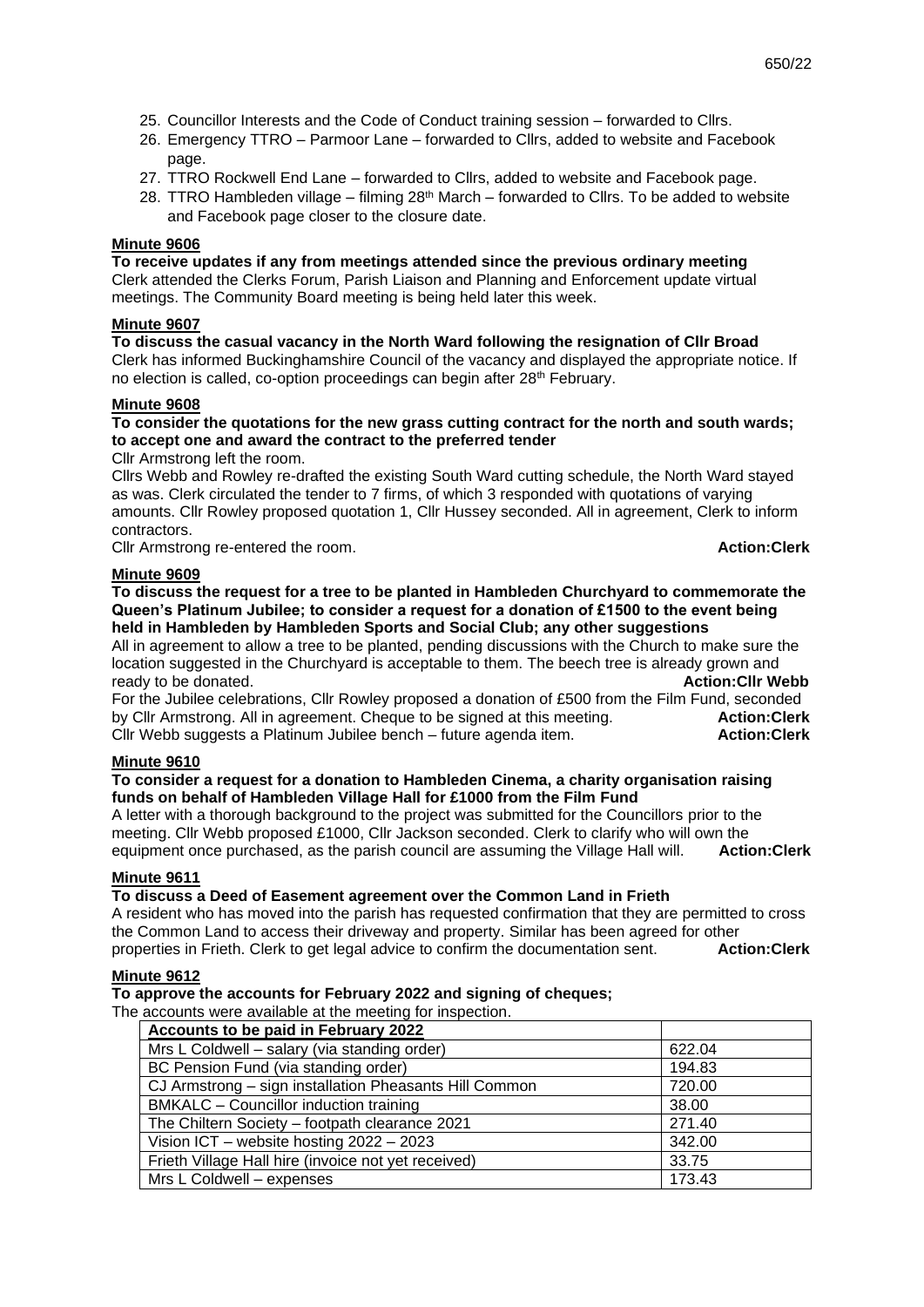| CG Balkwell & Sons - Ellery Rise fields hedge cutting | 192.00    |
|-------------------------------------------------------|-----------|
| <b>Total</b>                                          | 2587.45   |
|                                                       |           |
| Balance as 1 <sup>st</sup> January 2022               | 67567.91  |
| Less January payments                                 | (1983.62) |
| Balance as of 31 <sup>st</sup> January 2022           | 65584.29  |
| Of which CIL Funds                                    | 6618.95   |
| Church Wall reserve                                   | 20000.00  |
| <b>Unrestricted Reserves</b>                          | 38965.34  |

#### **Film Fund Account**

| Total of all funds at 1 <sup>st</sup> January 2022    | 5925.87   |
|-------------------------------------------------------|-----------|
| Money ring-fenced for Frieth Village Hall clock works | (1000.00) |
| Total of all funds at 31 <sup>st</sup> January 2022   | 5925.87   |
| Unrestricted reserves                                 | 4925.87   |

Accounts approved.

#### **Minute 9613**

#### **Members questions: including any items for the next agenda**

- 1. **Cllr Armstrong** – last Thursday there was a fire on the hillside behind Bacres in Hambleden. The Culden Faw Estate are aware as landowners. Beer bottles and debris were left behind.

- 2. Following a discussion with Clerk, Cllr Armstrong has been looking into what the PC versus Church can agree to in the closed churchyard at Hambleden and will report further findings.

- 3. **Cllr Webb** – Cllr Armstrong has done a great job of the remedial works in the churchyard.

- 4. A dog being walked in Parmoor, Frieth ingested what the vet said was badger poison which made it very poorly. Cllr Webb will find out exact location.

- 5. **Cllr Rowley** – Pheasants Hill patch and plane. Clerk will chase again with the LAT. **Action:Clerk**

# **Minute 9614**

**To consider all recent applications received from Buckinghamshire Council detailed below and any other planning applications submitted and published on the Buckinghamshire Council Planning Portal between the circulation of the agenda and the meeting if appropriate**

21/08699/FUL – [The Stones Spurgrove Lane Frieth](https://publicaccess.wycombe.gov.uk/idoxpa-web/applicationDetails.do?activeTab=documents&keyVal=R4ASSLSCLXH00) – Demolition of existing dwelling and garage and erection of replacement dwelling, creation of swimming pool to rear and widening of the existing vehicular access with associated works **– The parish council object to this application, due to the height of the proposed building which will be higher than the neighbouring properties and it appears to be an overbuild of the site. We have concerns about increasing the footprint and size of the dwelling. Section 6.209 of the Local Plan (which in turn refers to 145a and 145b of the NPPF 2019) identifies appropriate development in the Green Belt and Rural Areas such as Frieth as "the replacement of a building, provided the new building is in the same use and not materially larger than the one it replaces". This proposed dwelling is substantially larger than the existing one and results in a disproportionate addition to the original building and therefore fails to meet the criteria set out in the Local Plan. A representative from the Parish Council will be prepared to speak should this application be referred to the Planning Committee.**

# 22/05032/CTREE – [The Cherries Parmoor Lane Frieth](https://publicaccess.wycombe.gov.uk/idoxpa-web/applicationDetails.do?activeTab=documents&keyVal=R5BU54SCM9U00) – Tree works as per schedule **– no objection**

21/07373/FUL – [Lindsey House Pheasants Hill Hambleden](https://publicaccess.wycombe.gov.uk/idoxpa-web/applicationDetails.do?activeTab=documents&keyVal=QXCPYESCHYW00) – Householder application for construction of two storey rear extension, garage conversion and fenestration, roof and external material alterations **– Having reviewed the revised application, the parish council still strongly object. It does not conserve or enhance the AONB. Even with the amendments it is still a source of light pollution as per our previous comments submitted on 14/09/21. We would re-iterate as well the impact on wildlife in the vicinity, where it is known owls and bats are present. We note and concur with the comments from the Covenants Officer at the National Trust. Should the Officer be minded to approve, we would still wish to call this application in to the Planning Committee for determination.**

22/05030/FUL – [3 Hornbeam Close Frieth](https://publicaccess.wycombe.gov.uk/idoxpa-web/applicationDetails.do?activeTab=documents&keyVal=R5BU4QSCM9Q00) – Householder application for erection of a single storey rear extension, conversion of garage to habitable rooms and extension to front porch with